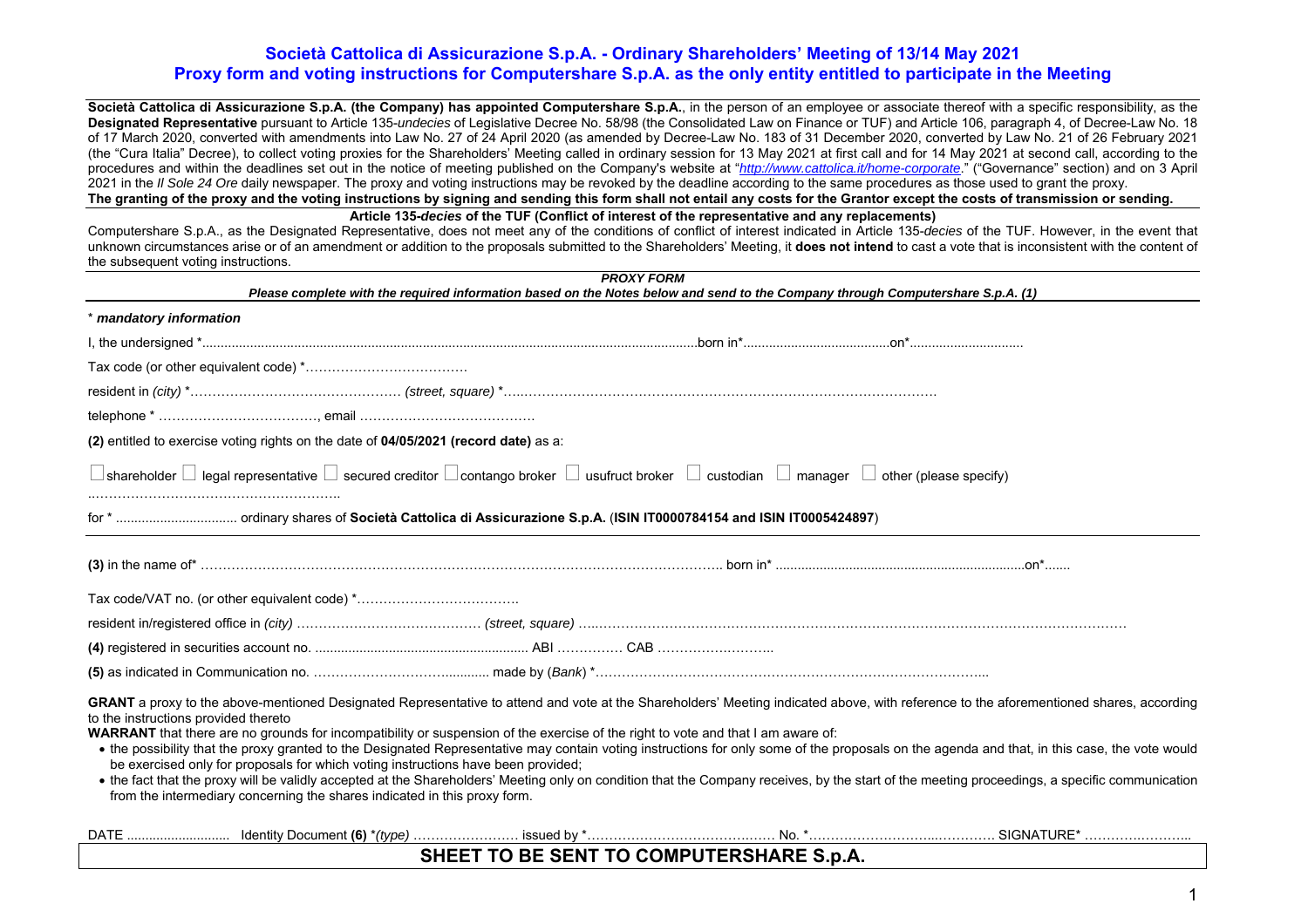### *VOTING INSTRUCTIONS*

*(Part intended only for the Designated Representative to be transmitted to Computershare S.p.A. – Tick the boxes, following the instructions in the Notes)* 

I, the undersigned, *(7) \_\_\_\_\_\_\_\_\_\_\_\_\_\_\_\_\_\_\_\_\_\_\_\_\_\_\_\_\_\_\_\_\_\_\_\_\_\_\_\_\_\_\_\_\_\_\_\_\_\_\_\_\_\_* 

GRANT a proxy to the Designated Representative to vote in accordance with the following instructions (8) at the above-mentioned Shareholders' Meeting:

| <b>RESOLUTIONS PUT TO THE VOTE</b><br>$(F)$ For:<br>$\sim$<br><b>Against</b> ; | <b>VOTING</b><br><b>INSTRUCTIONS</b> |
|--------------------------------------------------------------------------------|--------------------------------------|
|                                                                                | <b>Abstained.</b>                    |

| 1. Approval of the new Shareholders' Meeting Regulations.                                                  |      |     |                                   | <b>VOTING</b><br><b>INSTRUCTIONS</b> |  |  |
|------------------------------------------------------------------------------------------------------------|------|-----|-----------------------------------|--------------------------------------|--|--|
| <b>Section A</b> – vote for resolution proposed by the management body (9)                                 |      |     |                                   |                                      |  |  |
| <b>Section A2</b> – vote for proposal published pursuant to Article 126-bis of the TUF (10)                |      |     |                                   |                                      |  |  |
| Sections B and C                                                                                           | Conf | Rev | Mod-VOTING<br><b>INSTRUCTIONS</b> |                                      |  |  |
| $B$ – vote for unknown circumstances (11)                                                                  | Conf | Rev |                                   |                                      |  |  |
| C – vote for amendment/addition presented at the Shareholders' Meeting by the Chairman of the Meeting (12) | Conf | Rev |                                   |                                      |  |  |

| 2. Approval of the 2020 financial statements and accompanying report, with consequent and related resolutions. |      |     |                                   | <b>VOTING</b><br><b>INSTRUCTIONS</b> |  |
|----------------------------------------------------------------------------------------------------------------|------|-----|-----------------------------------|--------------------------------------|--|
| <b>Section A</b> – vote for resolution proposed by the management body $(9)$                                   |      |     |                                   |                                      |  |
| Section A2 – vote for proposal published pursuant to Article 126-bis of the TUF (10)                           |      |     |                                   |                                      |  |
| Sections B and C                                                                                               | Conf | Rev | Mod-VOTING<br><b>INSTRUCTIONS</b> |                                      |  |
| $B$ – vote for unknown circumstances (11)                                                                      | Conf | Rev |                                   |                                      |  |
| C – vote for amendment/addition presented at the Shareholders' Meeting by the Chairman of the Meeting (12)     | Conf | Rev |                                   |                                      |  |

| 3. Determination of the number of members of the Board of Directors for financial years 2021-2023 pursuant to Article 19 of the Articles<br>of Association. |      |     |                     | <b>VOTING</b><br><b>INSTRUCTIONS</b> |  |  |
|-------------------------------------------------------------------------------------------------------------------------------------------------------------|------|-----|---------------------|--------------------------------------|--|--|
| <b>Section A</b> – vote for resolution proposed by the management body $(9)$                                                                                |      |     |                     |                                      |  |  |
| Section A2 – vote for proposal published pursuant to Article 126-bis of the TUF (10)                                                                        |      |     |                     |                                      |  |  |
| Sections B and C                                                                                                                                            | Conf | Rev | Mod-VOTING          |                                      |  |  |
|                                                                                                                                                             |      |     | <b>INSTRUCTIONS</b> |                                      |  |  |
| $B$ – vote for unknown circumstances (11)                                                                                                                   | Conf | Rev |                     |                                      |  |  |
| C – vote for amendment/addition presented at the Shareholders' Meeting by the Chairman of the Meeting (12)                                                  | Conf | Rev |                     |                                      |  |  |

 $\mathsf{DATE}$  and  $\mathsf{DATE}$  and  $\mathsf{DATE}$  and  $\mathsf{DATE}$  and  $\mathsf{DATE}$  and  $\mathsf{DATE}$  and  $\mathsf{DATE}$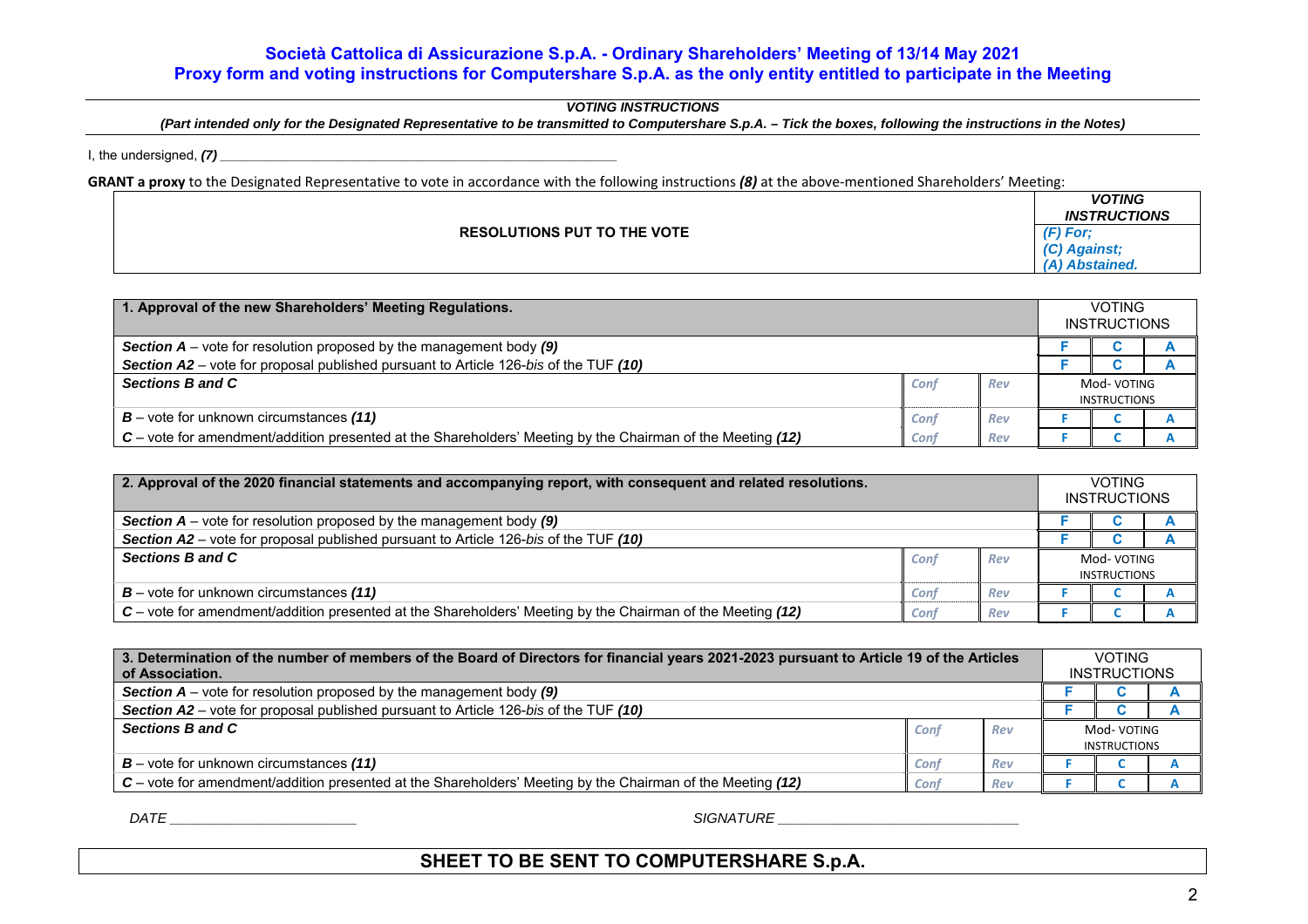| 4. Appointment of the members of the Board of Directors and Management Control Committee for financial years 2021-2023.                     |      |     |                                   | <b>VOTING</b><br><b>INSTRUCTIONS</b> |  |  |
|---------------------------------------------------------------------------------------------------------------------------------------------|------|-----|-----------------------------------|--------------------------------------|--|--|
| Section A – vote For the slate (or proposal) with the number to be indicated in the adjacent box or Against or Abstained for all slates (9) |      |     | <b>N</b>                          |                                      |  |  |
| Sections B and C                                                                                                                            | Conf | Rev | Mod-VOTING<br><b>INSTRUCTIONS</b> |                                      |  |  |
| $B$ – vote for unknown circumstances (11)                                                                                                   | Conf | Rev |                                   |                                      |  |  |
| C – vote for amendment/addition presented at the Shareholders' Meeting by the Chairman of the Meeting (12)                                  | Conf | Rev |                                   |                                      |  |  |

| 5. Determination of the remuneration of members of the Board of Directors and Management Control Committee related attendance<br>allowance for financial years 2021-2023. |      |     |                     | <b>VOTING</b><br><b>INSTRUCTIONS</b> |  |  |
|---------------------------------------------------------------------------------------------------------------------------------------------------------------------------|------|-----|---------------------|--------------------------------------|--|--|
| <b>Section <math>A</math></b> – vote for resolution proposed by the management body $(9)$                                                                                 |      |     |                     |                                      |  |  |
| Section A2 – vote for proposal published pursuant to Article 126-bis of the TUF (10)                                                                                      |      |     |                     |                                      |  |  |
| Sections B and C                                                                                                                                                          | Conf | Rev | Mod-VOTING          |                                      |  |  |
|                                                                                                                                                                           |      |     | <b>INSTRUCTIONS</b> |                                      |  |  |
| $B$ – vote for unknown circumstances (11)                                                                                                                                 | Conf | Rev |                     |                                      |  |  |
| C – vote for amendment/addition presented at the Shareholders' Meeting by the Chairman of the Meeting (12)                                                                | Conf | Rev |                     |                                      |  |  |

| 6. Report on the Remuneration Policy and Remuneration:                                                                                                                                                                          |             |     |                                    | <b>VOTING</b><br><b>INSTRUCTIONS</b> |  |  |
|---------------------------------------------------------------------------------------------------------------------------------------------------------------------------------------------------------------------------------|-------------|-----|------------------------------------|--------------------------------------|--|--|
| 6a. Approval of the first section of the Report on Remuneration Policy and Remuneration, pursuant to Article 123-ter, paragraph 3, of<br>Legislative Decree No. 58/1998 and Articles 41, 59 and 93 of IVASS Regulation 38/2018. |             |     |                                    |                                      |  |  |
| <b>Section A</b> – vote for resolution proposed by the management body $(9)$                                                                                                                                                    |             |     |                                    |                                      |  |  |
| Section A2 – vote for proposal published pursuant to Article 126-bis of the TUF (10)                                                                                                                                            |             |     |                                    |                                      |  |  |
| Sections B and C                                                                                                                                                                                                                | Conf<br>Rev |     |                                    | Mod- VOTING<br><b>INSTRUCTIONS</b>   |  |  |
| $B$ – vote for unknown circumstances (11)                                                                                                                                                                                       | Conf        | Rev |                                    |                                      |  |  |
| $C$ – vote for amendment/addition presented at the Shareholders' Meeting by the Chairman of the Meeting (12)                                                                                                                    | Conf<br>Rev |     |                                    |                                      |  |  |
| 6b Resolution on the second section of the Report on Remuneration Policy and Remuneration, pursuant to Article 123-ter, paragraph 6 of<br>Legislative Decree No. 58/1998.                                                       |             |     |                                    |                                      |  |  |
| <b>Section A</b> – vote for resolution proposed by the management body $(9)$                                                                                                                                                    |             |     |                                    |                                      |  |  |
| Section A2 – vote for proposal published pursuant to Article 126-bis of the TUF (10)                                                                                                                                            |             |     |                                    |                                      |  |  |
| Sections B and C                                                                                                                                                                                                                | Conf        | Rev | Mod- VOTING<br><b>INSTRUCTIONS</b> |                                      |  |  |
| $B$ – vote for unknown circumstances (11)                                                                                                                                                                                       | Conf        | Rev |                                    |                                      |  |  |
| $C$ – vote for amendment/addition presented at the Shareholders' Meeting by the Chairman of the Meeting (12)                                                                                                                    | Conf        | Rev |                                    |                                      |  |  |

 $\mathsf{DATE} \_\_\_\_\_\_\_\_$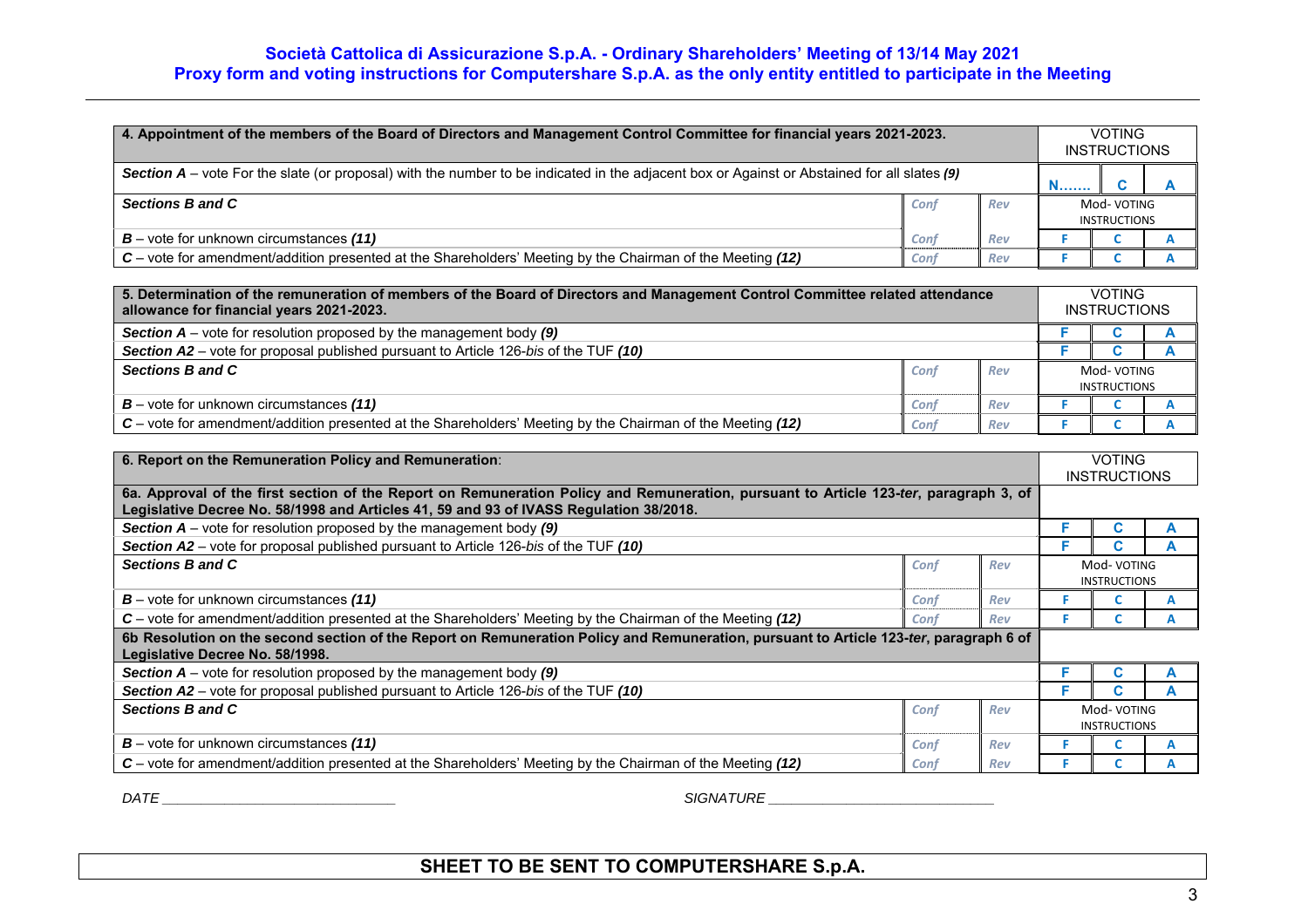| 7. Compensation plans based on financial instruments.                                                      |      |     |                     | <b>VOTING</b><br><b>INSTRUCTIONS</b> |  |
|------------------------------------------------------------------------------------------------------------|------|-----|---------------------|--------------------------------------|--|
| <b>Section A</b> – vote for resolution proposed by the management body $(9)$                               |      |     |                     |                                      |  |
| Section A2 – vote for proposal published pursuant to Article 126-bis of the TUF (10)                       |      |     |                     |                                      |  |
| Sections B and C                                                                                           | Conf | Rev | Mod- VOTING         |                                      |  |
|                                                                                                            |      |     | <b>INSTRUCTIONS</b> |                                      |  |
| $B$ – vote for unknown circumstances (11)                                                                  | Conf | Rev |                     |                                      |  |
| C – vote for amendment/addition presented at the Shareholders' Meeting by the Chairman of the Meeting (12) | Conf | Rev |                     |                                      |  |

| 8. Authorisation to purchase and dispose of treasury shares in accordance with the law. Related and consequent resolutions. |      |     |                     | <b>VOTING</b><br><b>INSTRUCTIONS</b> |  |  |
|-----------------------------------------------------------------------------------------------------------------------------|------|-----|---------------------|--------------------------------------|--|--|
| <b>Section A</b> – vote for resolution proposed by the management body $(9)$                                                |      |     |                     |                                      |  |  |
| Section A2 – vote for proposal published pursuant to Article 126-bis of the TUF (10)                                        |      |     |                     |                                      |  |  |
| Sections B and C                                                                                                            | Conf | Rev | Mod- VOTING         |                                      |  |  |
|                                                                                                                             |      |     | <b>INSTRUCTIONS</b> |                                      |  |  |
| $B$ – vote for unknown circumstances (11)                                                                                   | Conf | Rev |                     |                                      |  |  |
| C – vote for amendment/addition presented at the Shareholders' Meeting by the Chairman of the Meeting (12)                  | Conf | Rev |                     |                                      |  |  |

### **Potential liability action**

| Vote on any liability action proposed by shareholders pursuant to Article 2393, paragraph 2, of the Italian Civil Code during the discussion of |  |  |
|-------------------------------------------------------------------------------------------------------------------------------------------------|--|--|
| the financial statements.                                                                                                                       |  |  |

*DATE \_\_\_\_\_\_\_\_\_\_\_\_\_\_\_\_\_\_\_\_\_\_\_\_\_\_\_\_\_\_ SIGNATURE \_\_\_\_\_\_\_\_\_\_\_\_\_\_\_\_\_\_\_\_\_\_\_\_\_\_\_\_\_\_\_\_\_\_\_\_*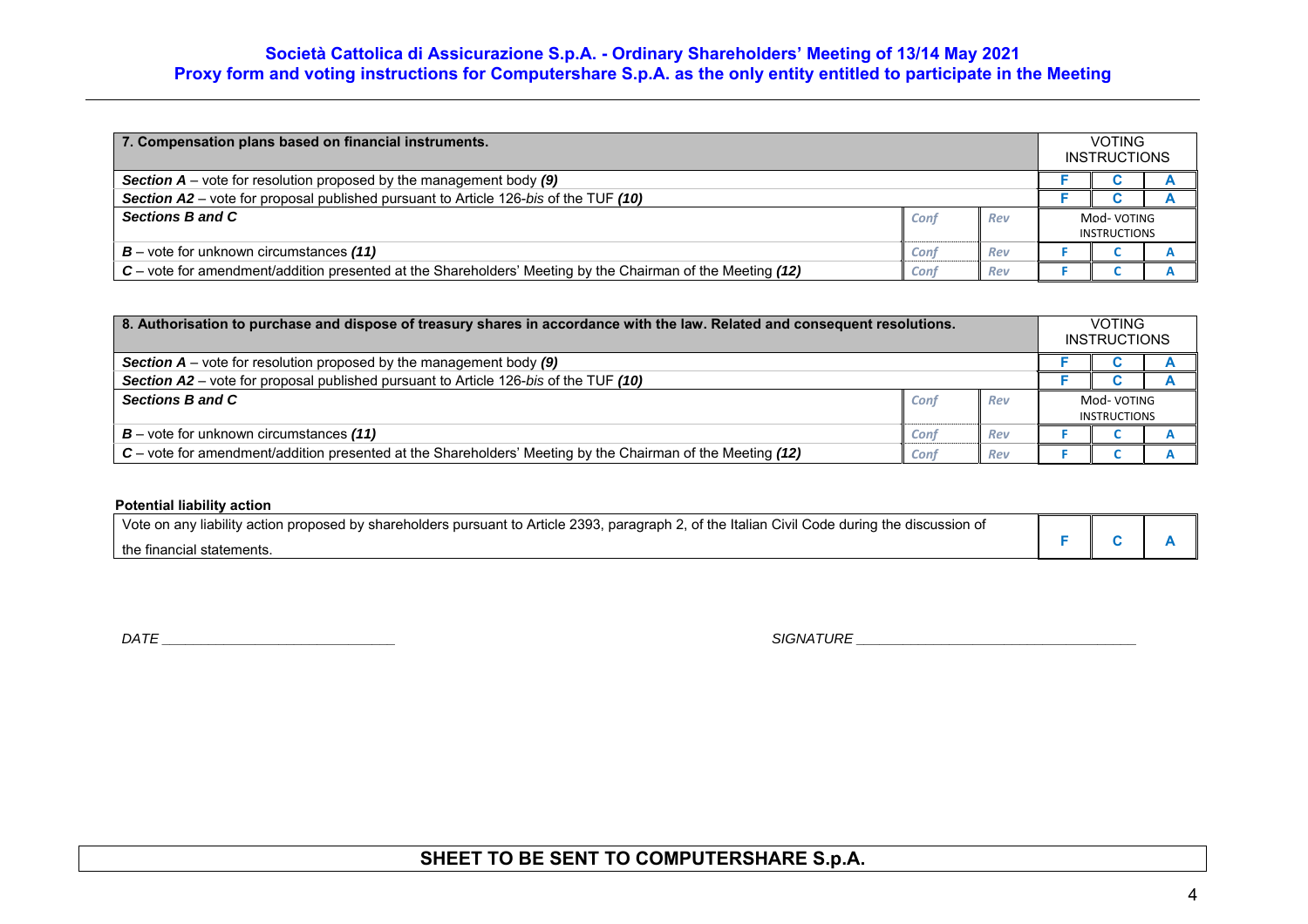#### *Notes on compilation and transmission*

*1. The proxy form with the voting instructions duly completed, dated and signed, together with an identity document and any documentation proving the powers of signature, must be received by Computershare S.p.A. by the deadline indicated in the notice of meeting in any of the following ways:* 

- a. by sending to the email address cattolica@pecserviziotitoli.it a copy of the above documentation reproduced electronically (PDF format), either by certified email or by ordinary email. If sent by ordinary email, all documentation must also be sent by registered letter with acknowledgement of receipt to the offices of Computershare S.p.A., Via Monte Giberto *33, 00138 Rome. Grantors with an FEA (qualified or digital electronic signature) can send the copy of the proxy reproduced digitally with an Advanced Electronic Signature also by ordinary email, to cattolica@pecserviziotitoli.it.*
- **b.** Registered mail with acknowledgement of receipt sent to the registered office of Computershare S.p.A. at Via Monte Gilberto 33, 00138 Rome.

#### *If the proxy form is sent in ways and at times other than those indicated above, the proper conferral of the proxy to the Designated Representative cannot be guaranteed.*

*For any information, please contact Computershare S.p.A. on +39 02 124128 810 between 10:00 am and 1:00 pm and 2:00 pm and 5:00 pm Monday to Friday, or by email at cattolica@pecserviziotitoli.it*

*2. Please specify the status of the signatory of the proxy form and attach, if necessary, documentation proving powers of signature.* 

- *3. To be completed only if the holder of the shares is not the signatory of the proxy form, mandatorily indicating all the relevant details.*
- *4. Please provide the securities account number and the ABI and CAB codes of the depositary intermediary or its name, as found in the securities file statement.*
- *5. Any reference to the communication sent by the intermediary and its name.*
- *6. Please provide details of a valid identity document of the signatory of the proxy form.*
- *7. Please provide the full name of the signatory of the proxy form and the voting instructions.*

*8. Pursuant to Article 135-undecies, paragraph 3, of Legislative Decree No. 58/98, "Shares for which a proxy has been granted, including a partial proxy, shall be included for the regular constitution of the Shareholders' Meeting. In relation to proposals for which voting instructions have not been given, the shares are not included in the calculation of the majority and the capital required for approval of resolutions".* 

9. The resolutions proposed at the Shareholders' Meeting, which are summarised below, are provided in the Reports published on the Company's Corporate website at *http://www.cattolica.it/home-corporate in the "Governance" section. Computershare S.p.A., as the Designated Representative, has no personal interest or interest on behalf of third parties in the aforementioned proposals but, in the event of unknown circumstances or in the event of amendment or addition to the proposals submitted to the Shareholders' Meeting, does not intend*  to cast any vote other than that indicated in the instructions. The vote is cast by ticking the box for either F (for), C (against) or A (abstained). With reference to item 4 on the *Shareholders' Meeting agenda, a vote in favour is cast by entering in box no.... the identification number of the slate (obtained from the Company's website) to which the vote is to be awarded.* 

10. Section A2, where present, collects voting instructions if, within the deadline and where permitted, an **alternative, complementary** or **supplementary** resolution proposal is submitted and published by the administrative body. The Designated Representative will cast a vote on each of the proposals put to the vote at the Shareholders' Meeting according to the instructions given, *as the Grantor has sole responsibility for expressing voting wishes consistent with any (alternative or complementary) proposals that are published.* 

*11. If resolutions not provided for in proposals published by the legal deadline are put to the vote, the Designated Representative may not cast any vote without instructions.* 

*Therefore, in the event that significant circumstances arise that amend or supplement the proposals published, not known at the time of granting the proxy which cannot be communicated to the Grantor and which may change the latter's voting intentions, the Grantor may provide advance voting instructions in Sections B and C by choosing between: Conf (confirmation), Rev (revocation) or Mod (amendment) of the voting instruction already given. If no choice is made, the Section A voting instructions are deemed confirmed.* 

In particular, if a resolution replacing that published is submitted to the Shareholders' Meeting and put to the vote (or an alternative resolution if the original resolution fails to obtain the majority *of votes necessary for its approval) the Grantor may set out in Section C voting instructions replacing or supplementing those in Section A.* 

12. Voting instructions given in relation to the various characteristics of the proposer indicated in Section C may also be identical to each other, but shall only oblige the Designated *Representative to cast a vote if the proposer meets the requirements indicated in the relevant instruction.* 

**Absent** a proposed resolution of the management body, the Shareholders' Meeting will be called on to approve a **supplementary** proposal presented at the Shareholders' Meeting. Voting *instructions are therefore collected by the Designated Representative in Section C as the sole expression of vote on the proposals submitted by the person indicated therein.*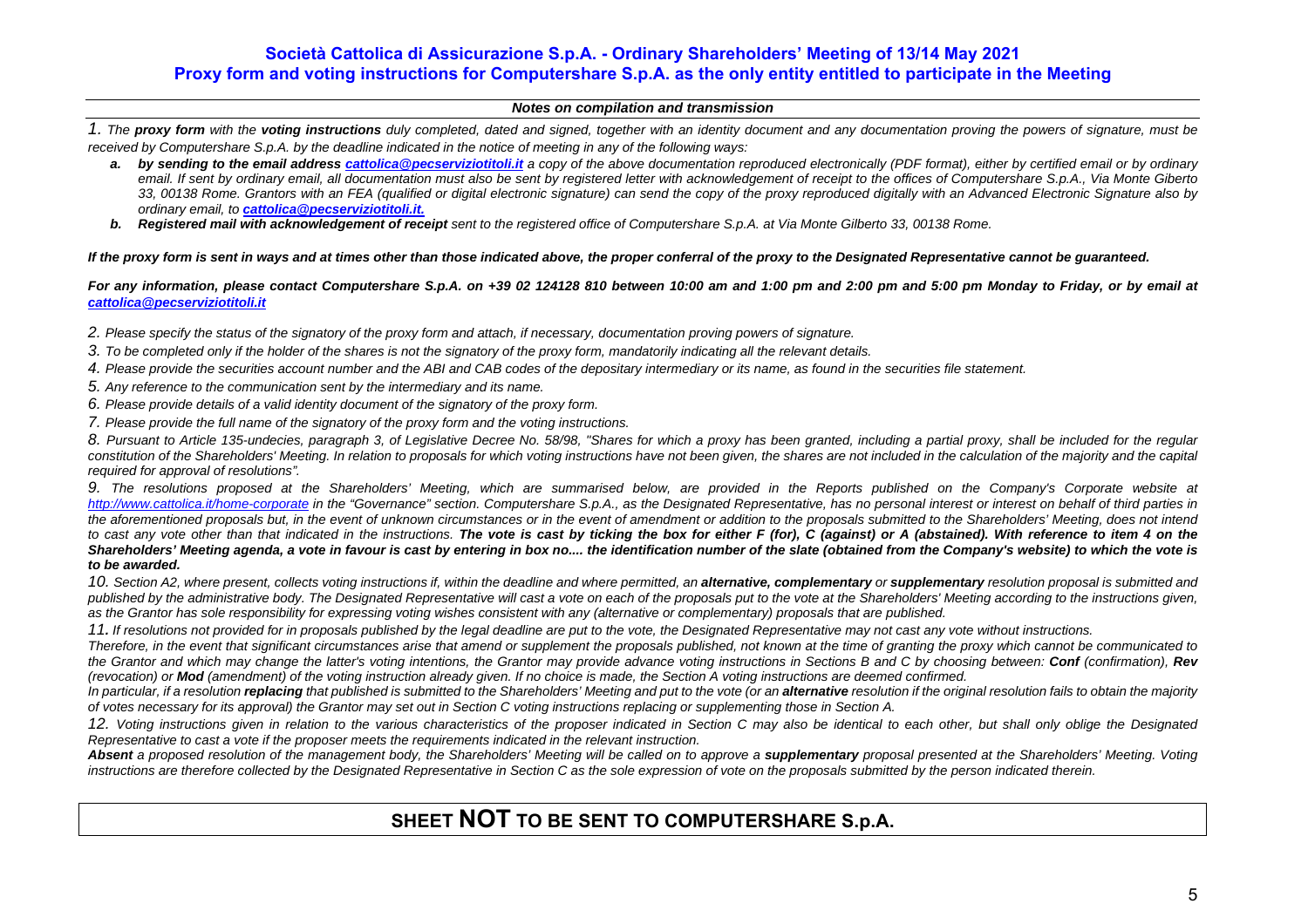#### **Legislative Decree No. 58/98 (TUF)**

**Article 126-***bis*

*(Addition to the agenda of the Shareholders' Meeting and submission of new proposed resolutions)* 

1. Shareholders who, including jointly, represent at least one fortieth of the share capital may, within ten days of the publication of the notice of the Shareholders' Meeting, or within five days in the case of a meeting pursuant to Article 125-*bis, paragraph* 3 or Article 104, paragraph 2, request additions to the list of items to be discussed, indicating in the request the additional items that they propose, or may submit proposed resolutions on items already on the agenda. The requests, together with the certification attesting to the ownership of the shareholding, shall be submitted in writing, including by post or electronically, in compliance with any requirements strictly necessary for the identification of the requesting parties indicated by the company. Any person with the right to yote may individually submit proposed resolutions to the Shareholders' Meeting. For mutual companies, the amount of capital is determined by the Articles of Association, including by way of derogation from Article 135.

2. Pursuant to paragraph 1, information shall be provided on the additions to the agenda or the submission of further proposed resolutions on matters already on the agenda in the same manner as for publication of the notice of the Shareholders' Meeting at least 15 days before the date set for the Shareholders' Meeting. The additional proposed resolutions on matters already on the agenda are made available to the public by the methods indicated in Article 125–*ter*, paragraph 1, when the notice of submission is published. The deadline shall be reduced to seven days for a Shareholders' Meeting called pursuant to Article 104, paragraph 2, or for a Shareholders' Meeting called pursuant to Article 125-*bis*, paragraph 3.

3. Items may not be added to the agenda for matters on which the Shareholders' Meeting adopts resolutions, pursuant to law, proposed by the management body or on the basis of a draft or report produced by it, other than those indicated in Article 125-*ter*, paragraph 1.

4. Shareholders requesting additions to the agenda under paragraph 1 must also prepare a report stating the reasons for the proposed resolutions on the matters that they put forward for discussion or the reasons for the additional resolutions proposed on matters already on the agenda. The report shall be sent to the management body within the deadline for submission of the application for additions. The management body shall make the report available to the public, together with any assessments it may make,

upon publication of the notice of the addition or submission, according to the methods referred to in Article 125-*ter,* paragraph 1.

5. If the management body or, if it fails to act, the Board of Statutory Auditors, the Supervisory Board or the Management Control Committee, does not add the new matters or proposals submitted to the agenda pursuant to paragraph 1, the court, having heard the members of the management and control bodies, if the refusal to act is unjustified, shall order inclusion of the addition by decree. The decree shall be published in the manner provided for by Article 125-*ter*, paragraph 1.

#### **Article 135***-decies*

#### *(Conflict of interest of representative and substitutes)*

1. The granting of a proxy to a representative in a situation of a conflict of interest is permitted provided that the representative informs the shareholder in writing of the circumstances resulting in the conflict and provided that there are specific voting instructions for each resolution in relation to which the representative must vote on behalf of the shareholder. The burden of proof of having informed the shareholder of the circumstances giving rise to the conflict of interest is incumbent on the representative. The second paragraph of Article 1711 of the Italian Civil Code shall not apply.

2. For the purposes of this Article, a conflict of interest occurs where the representative or substitute:

*a)* controls, including jointly, the company or is controlled, including jointly, or is subject to joint control with the company;

*b)* is an affiliate of or exercises significant influence over the company, or the company exercises significant influence over the representative;

*c)* is a member of the management or supervisory body of the company or of the persons indicated in the letters *a)* and *b)*;

*d)* is an employee or auditor of the company or of the persons referred to in *a)*;

*e)* is the spouse, relative by blood or marriage, within the fourth degree, of the persons indicated in letters *a)* to *c)*;

*f)* is linked to the company or persons indicated in letters *a)*, *b)*, *c)* and *e)* by freelance or employment relationships or other financial relationships that compromise independence.

3. Substitution of the representative by a person having a conflict of interest is only permitted if the substitute is appointed by the shareholder. Paragraph 1 shall apply in such cases. The obligations of communication and the burden of proof remain incumbent on the representative.

4. This Article shall also apply in the case of transfer of shares by proxy.

#### **Article 135***-undecies*

#### *(Representative appointed by a listed company)*

1. Unless otherwise provided by the Articles of Association, listed companies shall designate for each Shareholders' Meeting a party to which shareholders may grant, by the end of the second open trading day on the market preceding the date set for the meeting, including on a call after the first, a representative with voting instructions for some or all of the proposals on the agenda. The proxy shall only be effective in relation to proposals for which voting instructions are given.

2. The proxy is granting through the signing of, a proxy form the content of which is governed by Consob regulations. The granting of the proxy shall not entail any costs for the shareholder. The proxy and the voting instructions may always be revoked within the deadline indicated in paragraph 1.

3. Shares for which a proxy has been granted, in whole or in part, are included in the calculation of the Shareholders' Meeting quorum. For proposals for which voting instructions have not been given, the shares are not included in the calculation of the majority and the proportion of capital required for the approval of resolutions.

4. The person designated as a representative must disclose any interest with regard to the proposed resolutions on the agenda on their own behalf or that of a third party. The representative shall also maintain the confidentiality of the content of voting instructions received until the ballot is opened, without prejudice to the possibility of disclosing such information to its employees and auxiliaries, who are bound by an equivalent duty of confidentiality. No proxies shall be granted to the person designated as representative except in compliance with this Article.

5. With the regulations referred to in paragraph 2, Consob may establish cases in which a representative not in any of the circumstances specified in Article 135-*decies* may cast a vote that is different from that indicated in the instructions.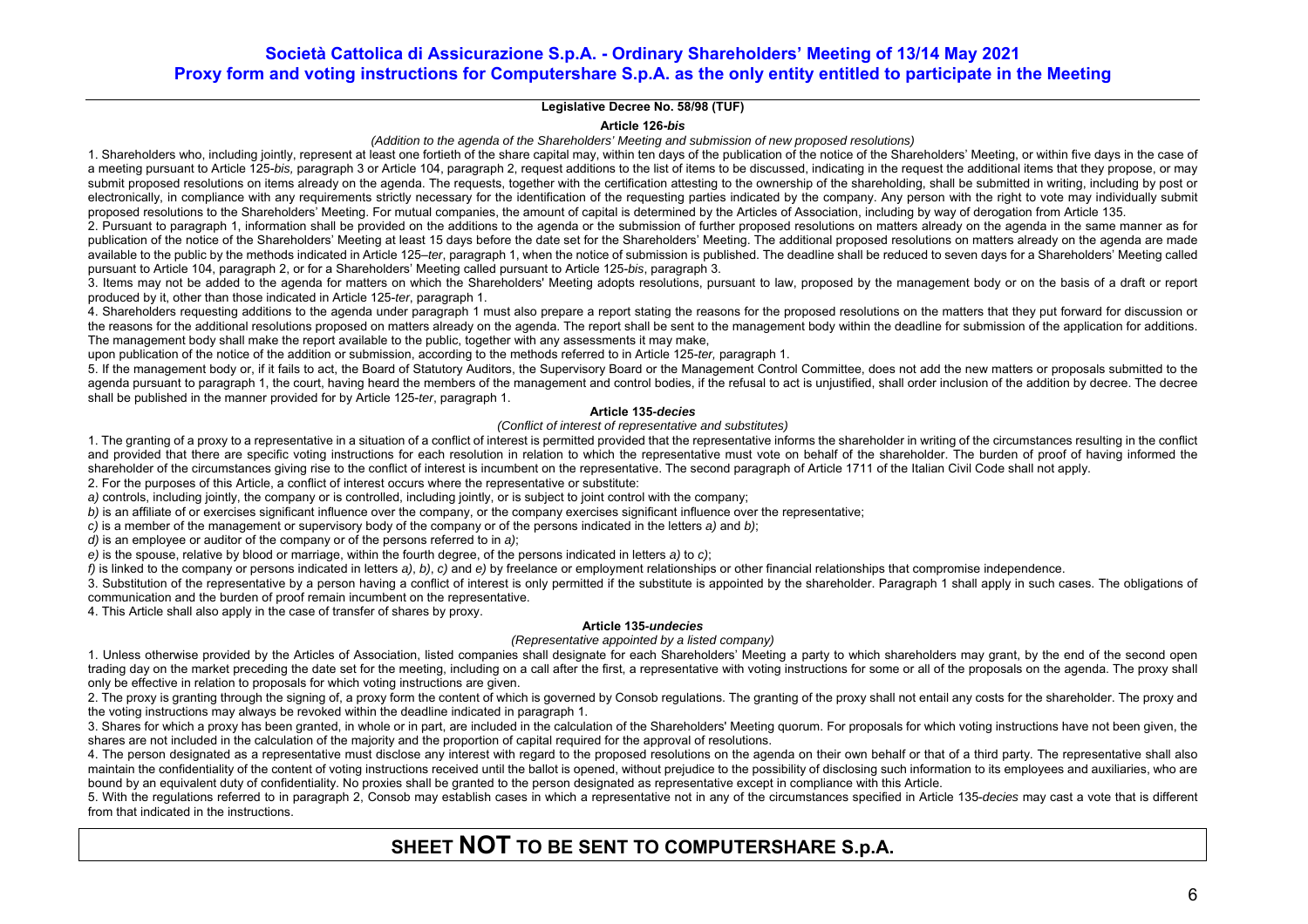#### *DECREE-LAW No. 18 of 17 March 2020 Article 106*

*(Rules on the conduct of the Company's Shareholders' Meetings)* 

… omissis …

4. Companies with listed shares may designate a representative to attend ordinary or extraordinary Shareholders' Meetings as provided in Article 135-*undecies* of Legislative Decree No. 58 of 24 February 1998, even if the Articles of Association provide otherwise. The same companies may also provide in the notice of meeting that participation in the Shareholders' Meeting shall take place exclusively through the Designated Representative pursuant to Article 135-*undecies* of Legislative Decree No. 58 of 24 February 1998; the said Designated Representative may also be granted proxies or subdelegated proxies pursuant to Article 135-*novies* of Legislative Decree No. 58 of 24 February 1998, by way of derogation from Article 135-*undecies*, paragraph 4, of the said decree. 5. Paragraph 4 also applies to companies admitted to trading on a multilateral trading platform and to companies with shares disseminated among the public to a significant extent. … omissis …